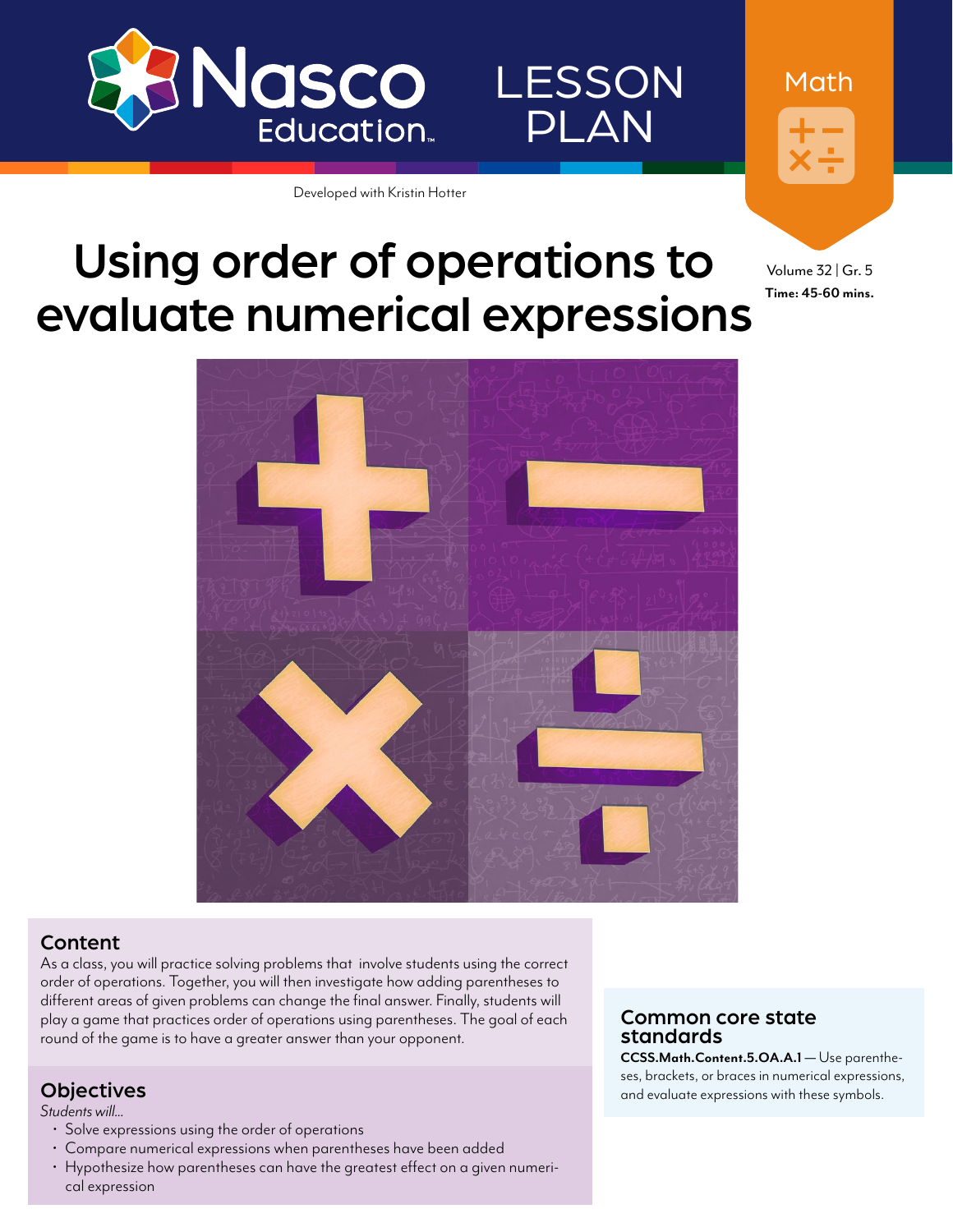# Introduction

**(Distribute activity sheet)**

# Prior to the activity

Students should have a firm grasp of order of operations. They should be able to solve problems like the ones at the top of the activity sheet independently. Take a look at the activity sheet now. You'll notice that each bank of questions is exactly the same. We did not make a mistake. Each of those problems will be altered during your lesson to show students how the addition of parentheses can change an answer.

# Activity 1

## **Problem 1: (30 + 8 x 4 − 2 = \_\_\_)**

1. Ask students to turn and talk with a partner about how to go about solving problem 1  $(30 + 8 \times 4 - 2 =$  \_\_\_\_\_) on the activity sheet.

(Give 2-3 minutes to discuss. Circulate as students discuss and take note of the conversations and conclusions students come to as they investigate the problem. Reconvene the whole group.)

2. What is the answer to this problem?

(Ask students if other groups got other answers. Write all answers that groups come up with on the board. You will likely get multiple answers to the problem.)

3. I notice that we have a little disagreement about how to solve this problem. Let's see if we can work it out together.

- I notice that this problem asks me to perform three different operations: addition, multiplication, and subtraction.
- I remember when problems have multiple operations there is a special order I need to follow.
- 4. What do you remember about order of operations? (Students should be able to tell you that multiplication and division are performed first. Addition and subtraction are done after all multiplication and division are completed.)

5. I notice this problem has both multiplication and division. Which operation do I perform first? (The multiplication because it is the first to come up when reading the expression left to right.)

- What is  $8 \times 4$ ? (32)
- (Rewrite the problem to read: 30 + 32 − 2)

6. Now I'm left with addition and subtraction. Which operation do I perform next? (Addition because when left with just addition and subtraction you solve from left to right.)

- What is  $30 + 32(62)$
- (Rewrite the problem to read: 62 − 2)
- 7. What is the answer to this problem? (60)

## **Problem 2: (6 x 5 + 3 x 12 – 12 = \_\_\_)**

1. Let's look at problem 2 as a whole group. 6 x 5 + 3 x 12 − 11 = \_\_\_

2. What do you notice about this problem? (I notice there is multiplication, addition, more multiplication, and subtraction.)

3. Which part of the problem should be solved first? ( $6 \times 5$  which equals 30)

- (Rewrite the problem to read: 30 + 3 x 12 − 11)
- 4. Which part of the problem should be solved next? (3 x 12 which equals 36)
	- (Rewrite the problem to read: 30 + 36 − 11)

5. Which part of the problem should be solved next? (30 + 36 which equals 66)

• (Rewrite the problem to read 66 − 11) 6. What is the answer to this problem? (55)

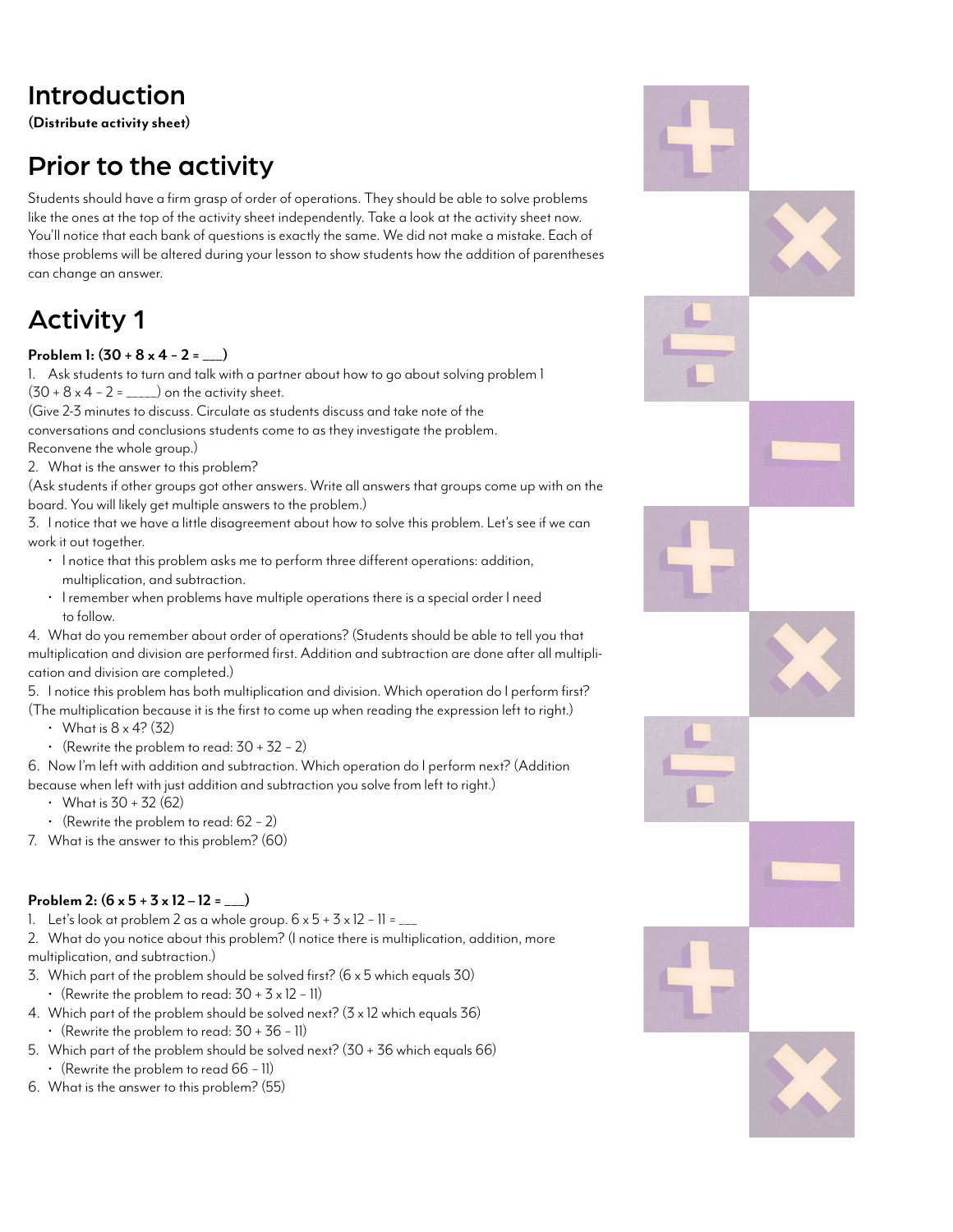#### **Problems 3–6:**

1. Take a few minutes to solve problems 3-6 on your own.

• (Circulate to ensure students are going through each problem in the correct step by step order.)

2. Use the same line of questioning as above as you go through problems 3-6. The answers to the problems are:

- 3. 34
- 4. 54
- 5. 72
- 6. 38

# Activity 2: What if? And more what ifs

Now that we have a firm grasp on order of operations let's twist things up a little bit. You and your partner solved **Problem 1** together a few minutes ago. Look at the second set of problems under the heading "What if."

## **What if problem 1:**

1. Look at What if problem 1. What do you notice about it? (It's exactly the same as problem 1 at the top.)

- We're going to change the problem a little bit right now. (Put parentheses around
- $4 ÷ 2$ . The new problem reads  $30 + 8 \times (4 2) = 1$

• You'll notice I put a pair of parentheses around a particular section of the problem. Think back to the acronym PEMDAS. What do the parentheses mean? (When you put parentheses around a section of a problem, that section needs to be solved first.)

- The original answer to the problem was 60. Let's see if the answer changes at all with the parentheses.
- 2. What is 4 − 2? (2)
	- (Rewrite the problem to read  $30 + 8 \times 2$ .)

3. The problem contains addition and multiplication, which operation should be performed next?

- (Multiplication;  $8 \times 2$  equals 16)
- (Rewrite the problem to read  $30 + 16$ )
- 4. What's the answer to the problem? (46)
- 5. Did the parentheses change the problem? (Yes, because the original answer was 60. The answer now is 46.)

## **More what ifs problem 1:**

1. Look down at the third section of your activity sheet where you see the heading "More what ifs." You'll notice the same problem again.

- Let's change the problem again. (Put parentheses around 30 + 8. The new problem reads  $(30+8) \times 4 - 2 = 1$
- 2. What do we need to do first for this problem? (Add 30 and 8 which equals 38) • (Rewrite the problem to read 38 x 4 − 2)
- 3. The problem contains multiplication and subtraction, which operation should be performed next? (Multiplication)
- 4. How do you know? (If there are no parentheses, multiplication is always performed before subtraction.)
- 5. What is 38 x 4? (152)
	- (Rewrite the problem to read 152 − 2)
- 6. What is the answer to the problem? (150)

## Activities 1 and 2 summary

Parentheses play an important role in problems. We solved the same problem three different times. The first time we didn't have any parentheses. The second and third times we solved, we moved the parentheses to different parts of the problem. Each time we solved, we got a different answer to the problem.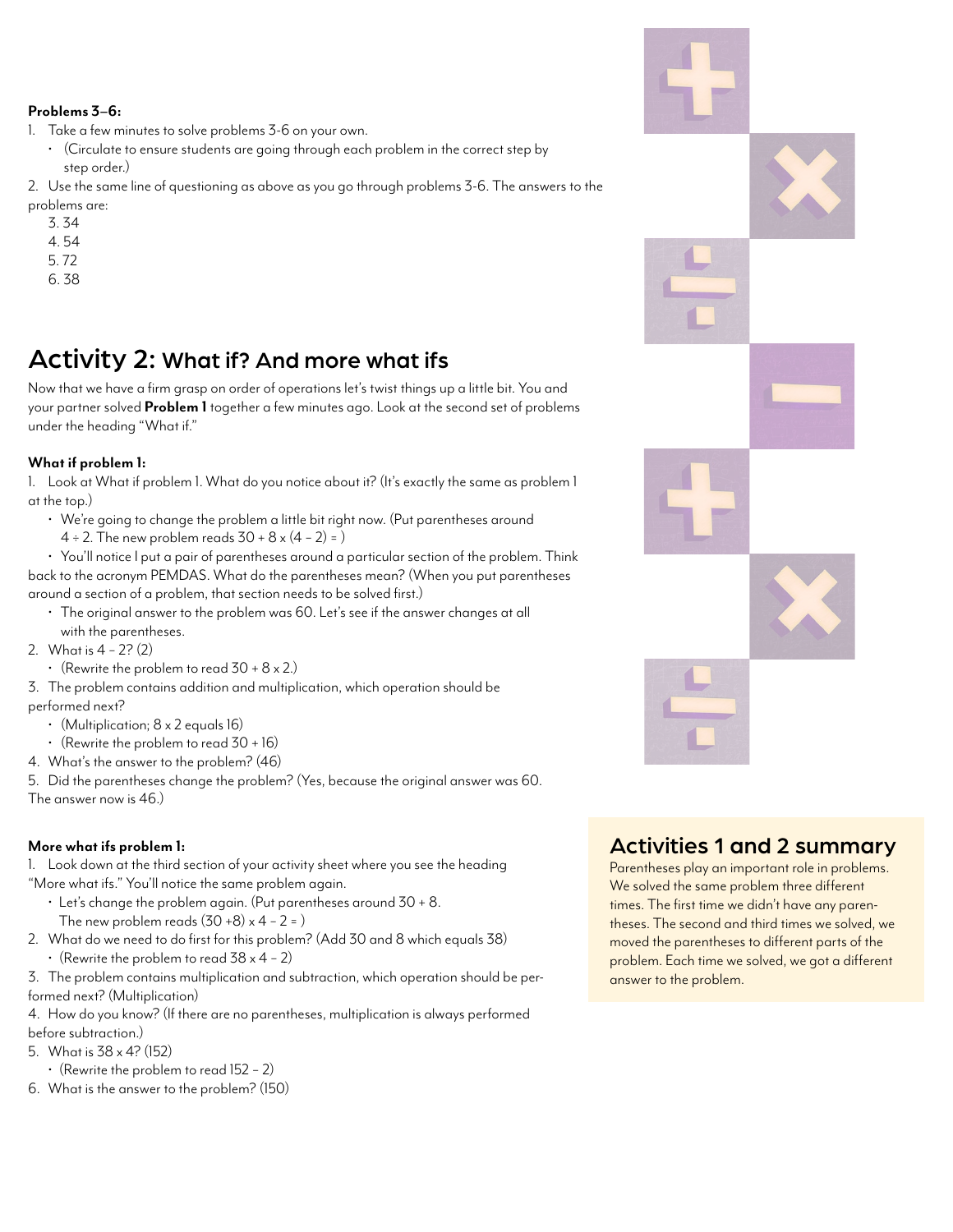# Check for understanding

Repeat the steps above for Problem 2, working through the original, the What if and the More what if versions.

## **Problem 2**

Take a look at problem 2. When we solved it without any parentheses, the answer was 55.

#### **Move down to the "What if" section. Find problem 2 and let's put parentheses around 12 − 11. New problem: 6 x 5 + 3 x (12** − **11)**

- What do we need to do first? (12 − 11 which equals 1)
- How do I rewrite the problem?  $(6 \times 5 + 3 \times 1)$
- Which part of the problem gets solved next? (6 x 5 which equals 30)
- $\cdot$  How do I rewrite the problem?  $(30 + 3 \times 1)$
- Which part of the problem gets solved next?  $(3 \times 1)$  which equals 3)
- $\cdot$  How do I rewrite the problem? (30 + 3)
- What is the answer to the problem? (33)

#### **When we solved with no parentheses we got 55. This time we got 33 as the answer. Move down to "More what ifs" and put parentheses around 5 + 3 in problem 2. New Problem: 6 x (5 +3) x 12 − 11**

- What do we need to do first?  $(5 + 3$  which equals 8)
- How do I rewrite the problem? (6 x 8 x 12 − 11)
- Which part of the problem gets solved next? ( $6 \times 8$  which equals 48)
- How do I rewrite the problem? (48 x 12 − 11)
- Which part of the problem gets solved next?  $(48 \times 12 \text{ which equals } 576)$
- How do I rewrite the problem? (576 − 11)
- What is the answer to the problem? (565)

#### **The parentheses really changed the problem on this one. Our answers ranged from 33 to 55 to 565.**

(Students will complete problems 3-6 as additional practice either at the end of the lesson or as homework. Students can choose where they want to place the parentheses in each of the problems. You can also decide to tell student where to place the parentheses in each of the provided problems.)



# Materials

Included activity sheet and game cards

## Additional optional materials

- **[TB27200](https://www.enasco.com/p/TB27200)** Algebraic Expressions and Equations Dominoes
- **[TB26596](https://www.enasco.com/p/TB26596)** Order of Operations Flash Cards
- **[TB24171](https://www.enasco.com/p/TB24171)** Order of Operations Flash Cards Pre-Algebra



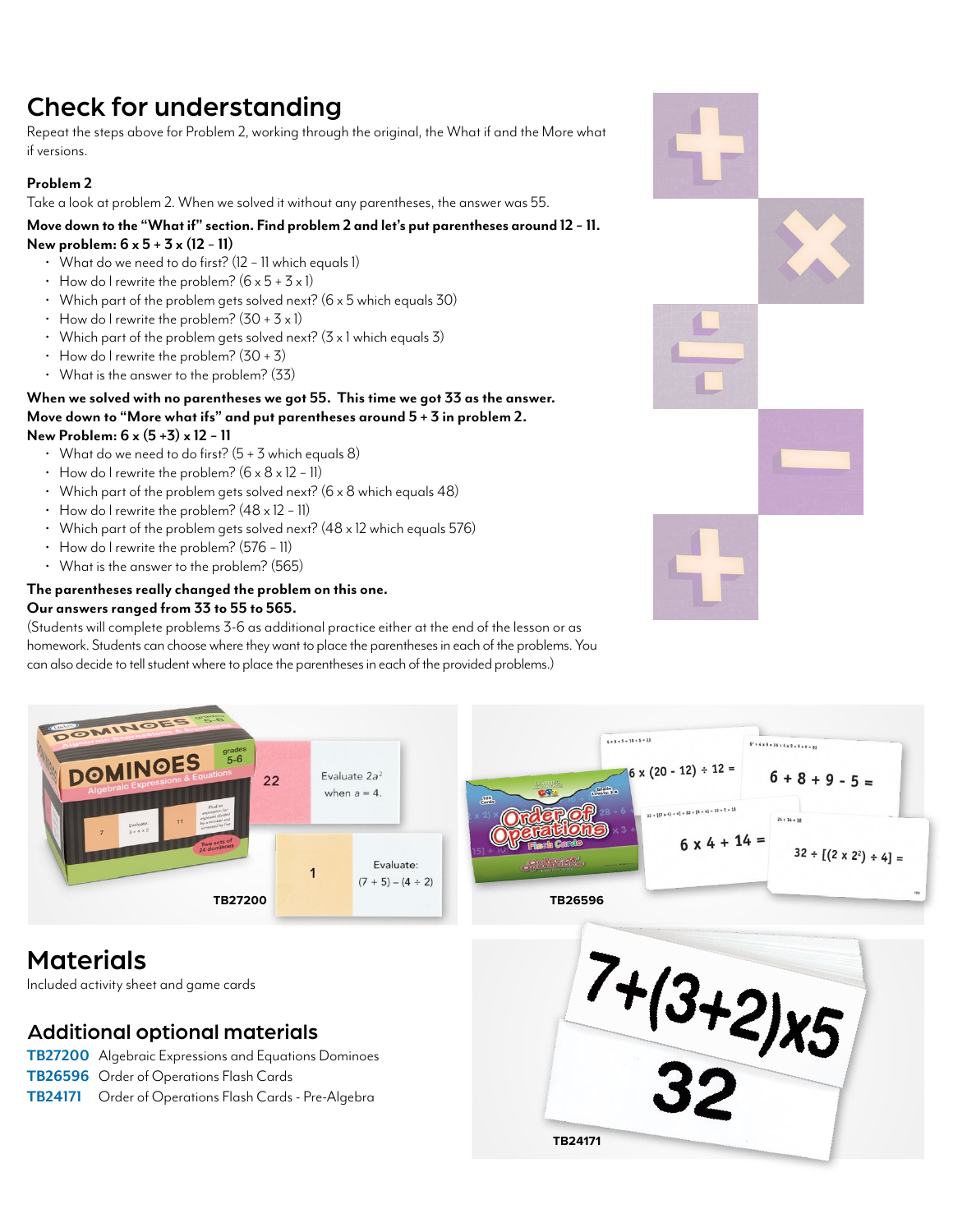# Activity 3: Game

To gain additional practice, students can partner up to play the following game.

- 1. Students will work in pairs. Give each student a set of game cards. Have students cut out their set of game cards.
- 2. Call out a game card number. Give students 30-45 seconds to add a set of parentheses somewhere in the expression.
- 3. When time is called, students will work with their partners to solve both new expressions.
- 4. The partner who created an expression with the greater answer gets both game cards. If both partners have the same answer, each player gets his own card. The partner with more game cards at the end of play wins.

## **Example Using Card 1:**

**Player 1 put the parentheses around**  $(3 + 10)$ **:** New problem:  $(3 + 10) \times 2 + 7$ . The answer to this problem is 33.

**Player 2 put the parentheses around**  $(2 + 7)$ **:** New problem:  $3 + 10 \times (2 + 7)$ . The answer to this problem is 93.

Player 2 wins the round and gets a point.



## Intervention

- Limit problems to only two operations, either multiplication or division and either addition or subtraction.
- Check out these videos that help students remember the order of operations rules.

 <https://www.youtube.com/watch?v=BdgcItiemoY> <https://www.youtube.com/watch?v=ZzeDWFhYv3E>



*Lesson Plans are developed with teachers with no claim of original authorship.* 1.800.558.9595 | [nascoeducation.com](http://nascoeducation.com)

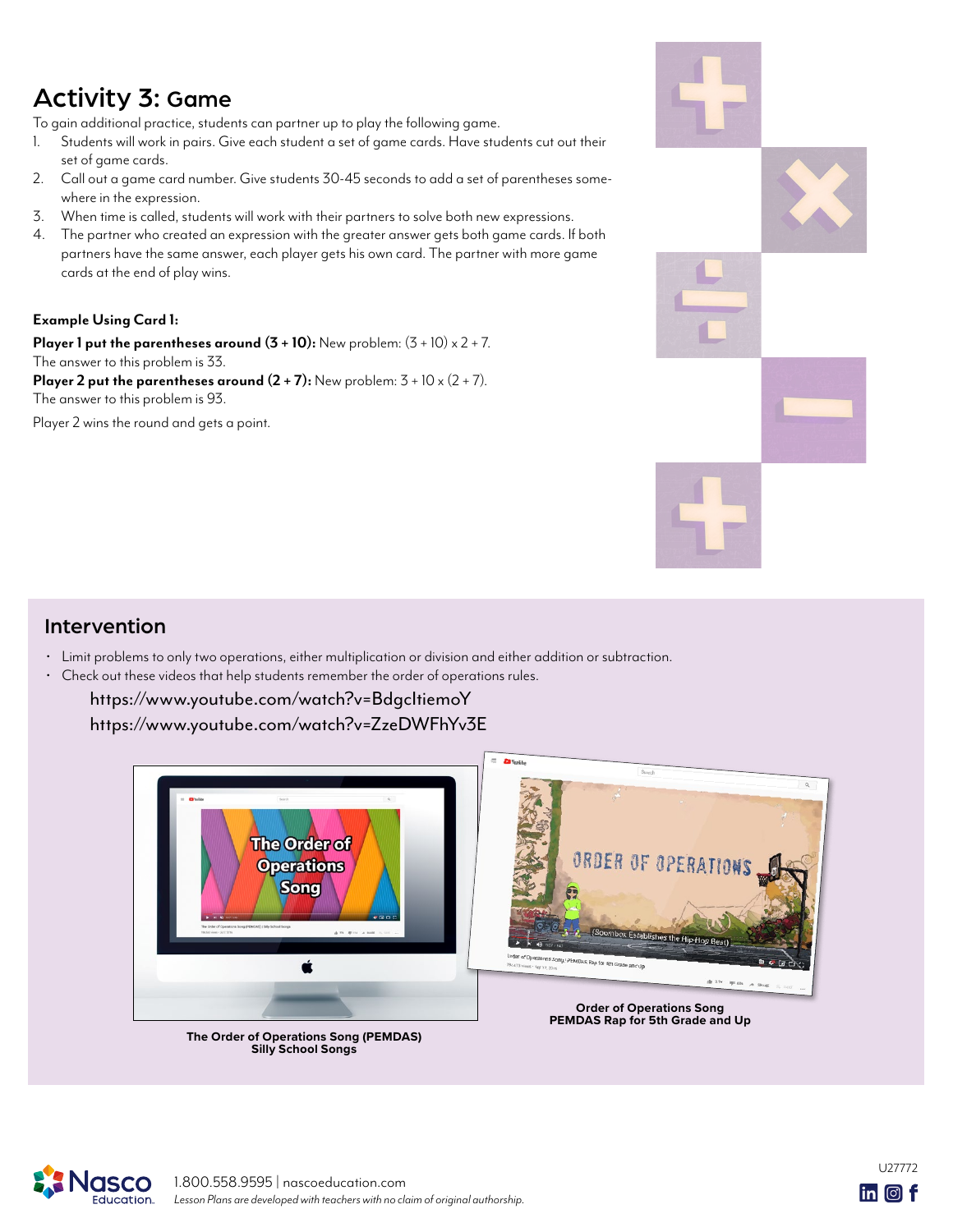# Materials — game cards Volume 32

| Card 4: | $8 \times 6 + 2 \times 7$    | Card 8: | $19 - 20 \div 5 - 2 \times 11$ | Card 12: | $32 - 8 \times 4 \div 2 \times 2$  |
|---------|------------------------------|---------|--------------------------------|----------|------------------------------------|
| Card 3: | $25 ÷ 5 + 20 \times 10 + 3$  | Card 7: | $17 - 4 + 6 \times 5 - 5$      | Card II: | $120 - 11 \times 6 + 15 \div 5$    |
| Card 2: | $15 - 4 + 3 \times 6 \div 2$ | Card 6: | $24 \div 5 + 5 \times 4 + 6$   | Card 10: | $100 \div 20 \div 5 \times 6 + 11$ |
| Card 1: | $3 + 10 \times 2 + 7$        | Card 5: | $9 + 6 \times 4 + 12 + 4$      | Card 9:  | $64 - 4 \times 2 + 18 + 3$         |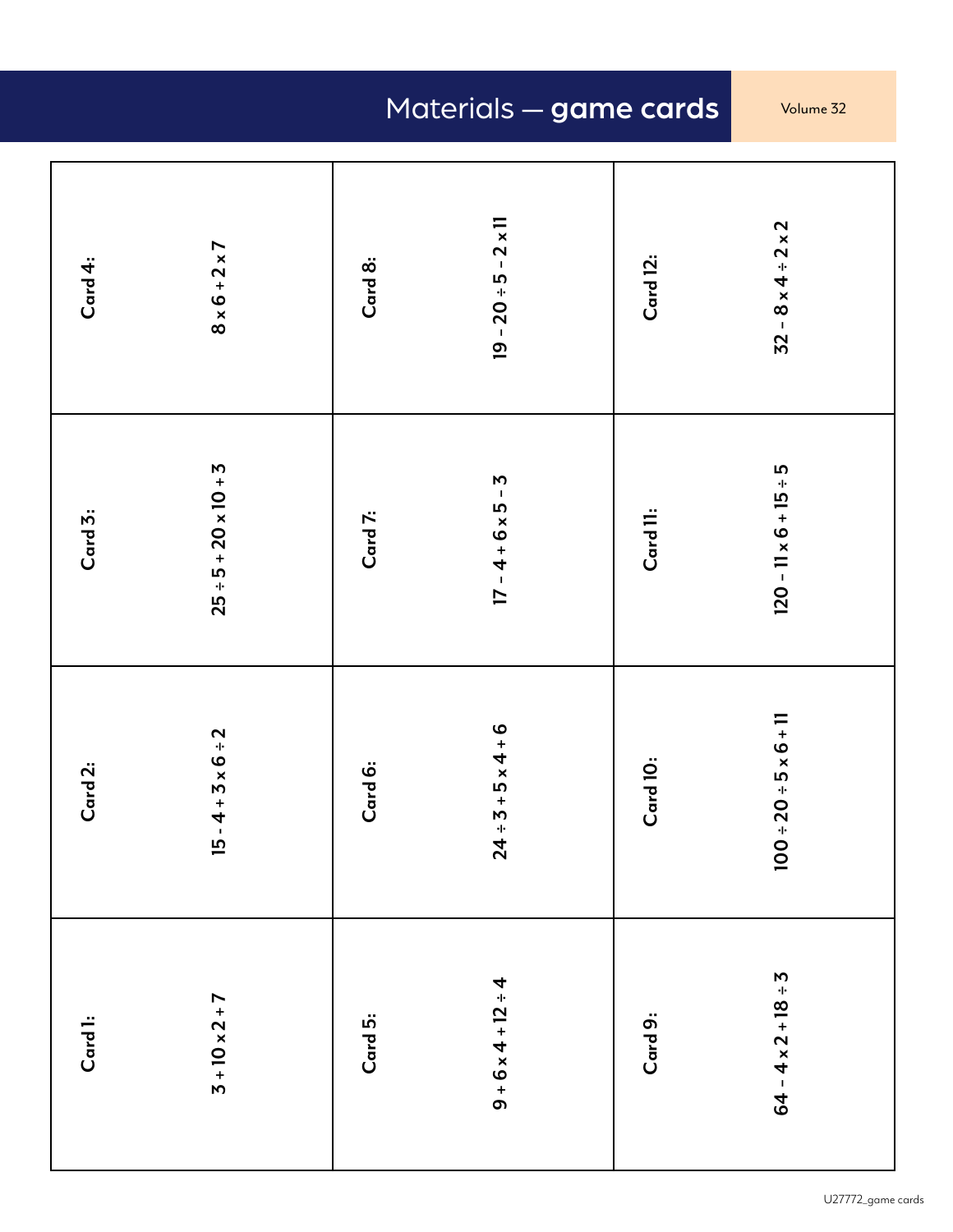# Activity 1 — worksheet Volume 32

| Use your knowledge of orders of operations to solve the<br>following problems. |                                   |                          |  |
|--------------------------------------------------------------------------------|-----------------------------------|--------------------------|--|
|                                                                                | $6 \times 5 + 3 \times 12 - 11 =$ | $51 - 2 \times 10 + 3 =$ |  |
| $16 + 64 \div 2 + 6 =$                                                         | $9 \times 3 + 9 \times 5 =$       | $40 + 32 \div 8 - 6 =$   |  |

**What if?**

|                        | $6 \times 5 + 3 \times 12 - 11 =$ | $51 - 2 \times 10 + 3 =$ |
|------------------------|-----------------------------------|--------------------------|
| $16 + 64 \div 2 + 6 =$ | $9 \times 3 + 9 \times 5 + 3 =$   |                          |

**More what ifs?**

| $6 \times 5 + 3 \times 12 - 11 =$ | $51 - 2 \times 10 + 3 =$ |
|-----------------------------------|--------------------------|
| $9 \times 3 + 9 \times 5 + 3 =$   | $40 + 32 \div 8 - 6 =$   |